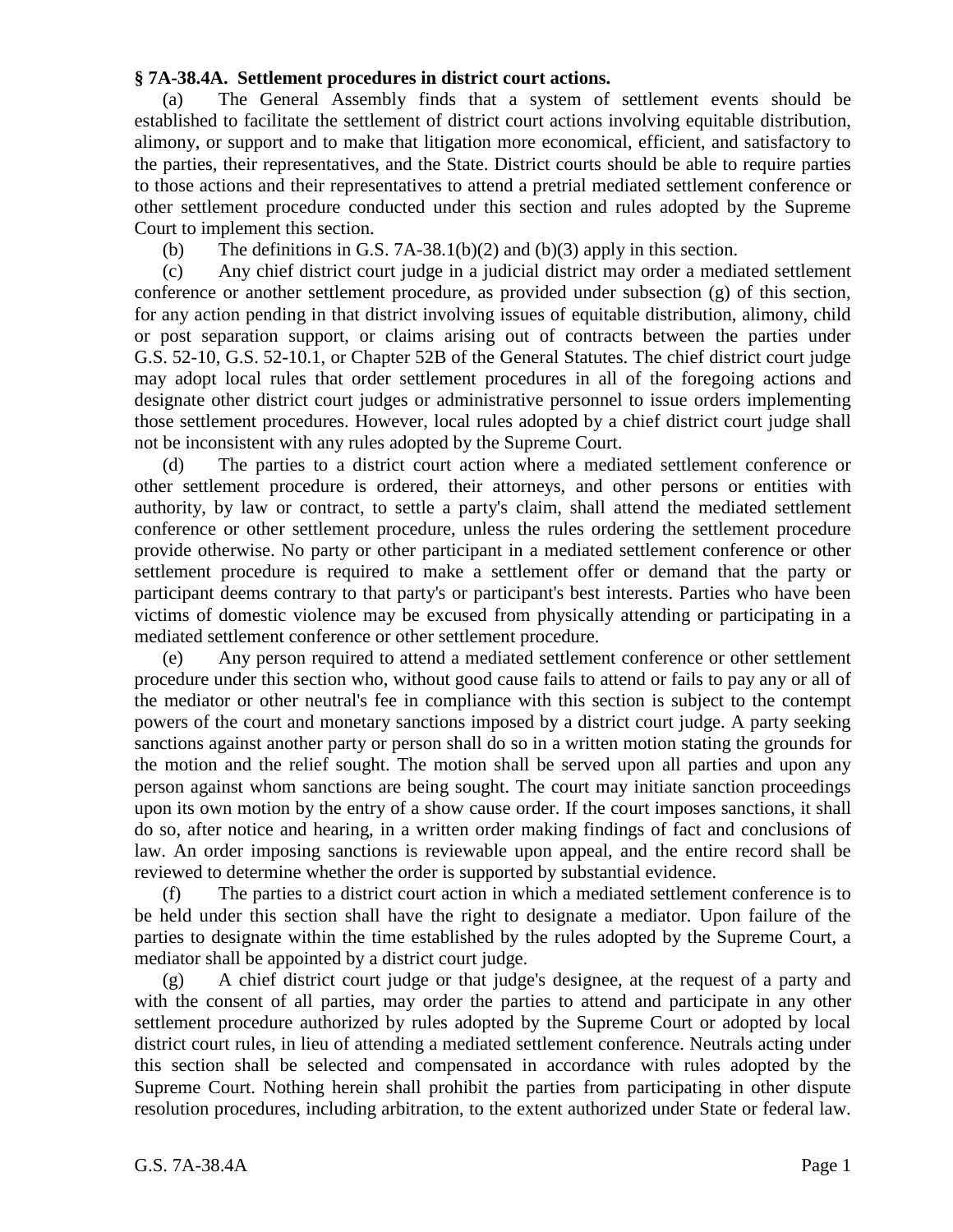Nothing herein shall prohibit the parties from participating in mediation at a community mediation center operating under G.S. 7A-38.5.

(h) Mediators and other neutrals acting under this section shall have judicial immunity in the same manner and to the same extent as a judge of the General Court of Justice, except that mediators and other neutrals may be disciplined in accordance with enforcement procedures adopted by the Supreme Court under G.S. 7A-38.2.

(i) Costs of mediated settlement conferences and other settlement procedures shall be borne by the parties. Unless otherwise ordered by the court or agreed to by the parties, the mediator's fees shall be paid in equal shares by the parties. The rules adopted by the Supreme Court shall set out a method whereby a party found by the court to be unable to pay the costs of settlement procedures is afforded an opportunity to participate without cost to that party and without expenditure of State funds.

(j) Evidence of statements made and conduct occurring in a mediated settlement conference or other settlement proceeding conducted under this section, whether attributable to a party, the mediator, other neutral, or a neutral observer present at the settlement proceeding, shall not be subject to discovery and shall be inadmissible in any proceeding in the action or other civil actions on the same claim, except:

- (1) In proceedings for sanctions under this section;
- (2) In proceedings to enforce or rescind a settlement of the action;
- (3) In disciplinary proceedings before the State Bar or the Dispute Resolution Commission; or
- (4) In proceedings to enforce laws concerning juvenile or elder abuse.

As used in this subsection, the term "neutral observer" includes persons seeking mediator certification, persons studying dispute resolution processes, and persons acting as interpreters.

No settlement agreement to resolve any or all issues reached at the proceeding conducted under this section or during its recesses shall be enforceable unless it has been reduced to writing and signed by the parties against whom enforcement is sought and in all other respects complies with the requirements of Chapter 50 of the General Statutes. No evidence otherwise discoverable shall be inadmissible merely because it is presented or discussed in a settlement proceeding.

No mediator, other neutral, or neutral observer present at a settlement proceeding under this section, shall be compelled to testify or produce evidence concerning statements made and conduct occurring in anticipation of, during, or as a follow-up to a mediated settlement conference or other settlement proceeding pursuant to this section in any civil proceeding for any purpose, including proceedings to enforce or rescind a settlement of the action, except to attest to the signing of any agreements, and except proceedings for sanctions under this section, disciplinary hearings before the State Bar or the Dispute Resolution Commission, and proceedings to enforce laws concerning juvenile or elder abuse.

(k) The Supreme Court may adopt standards for the certification and conduct of mediators and other neutrals who participate in settlement procedures conducted under this section. The standards may also regulate mediator training programs. The Supreme Court may adopt procedures for the enforcement of those standards. The administration of mediator certification, regulation of mediator conduct, and decertification shall be conducted through the Dispute Resolution Commission.

(*l*) An administrative fee not to exceed two hundred dollars (\$200.00) may be charged by the Administrative Office of the Courts to applicants for certification and annual renewal of certification for mediators and mediator training programs operating under this section. The fees collected may be used by the Director of the Administrative Office of the Courts to establish and maintain the operations of the Commission and its staff. The administrative fee